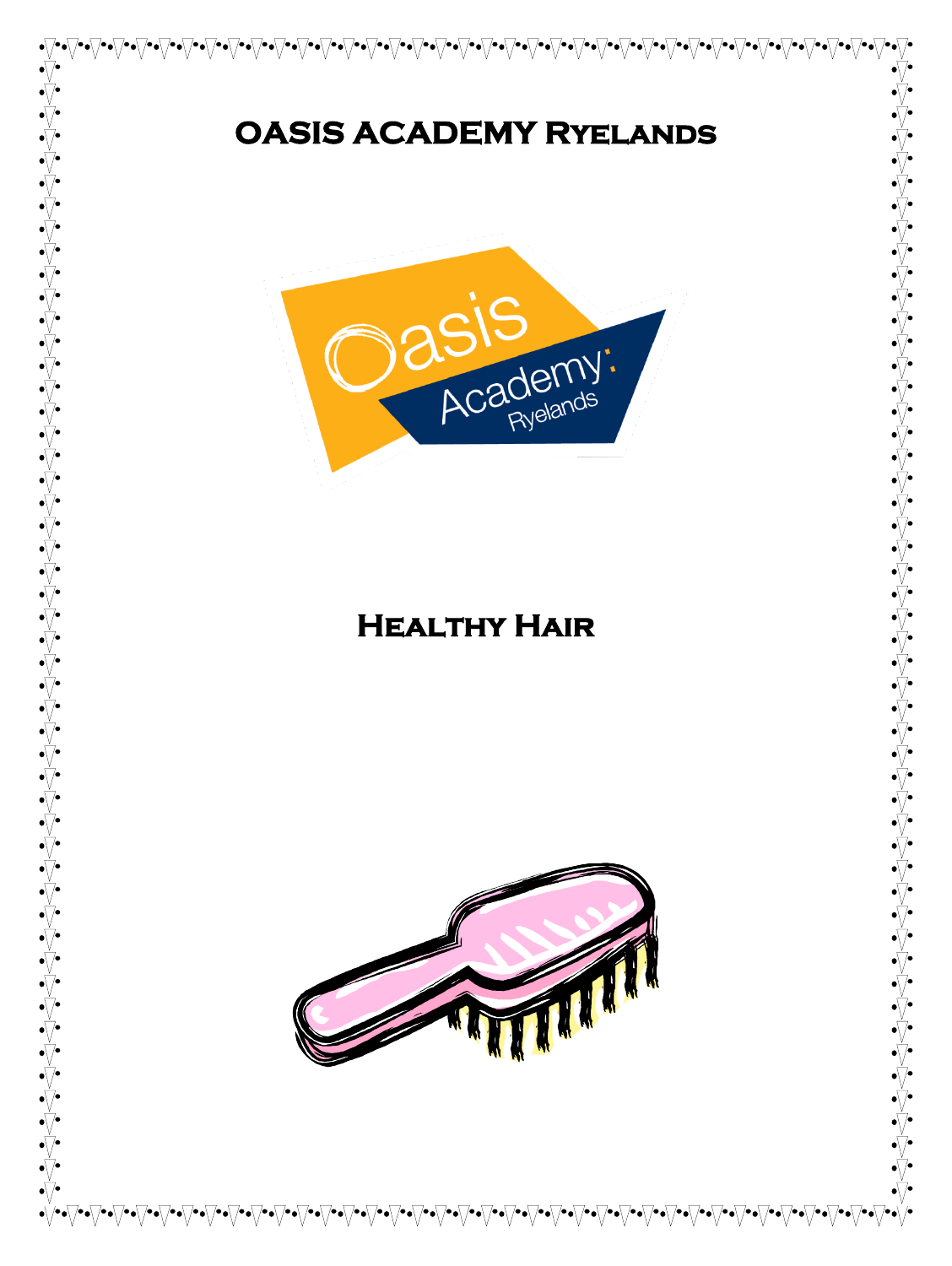**Like the common cold, anyone can catch head lice. It is a community problem that affects adults and children.**

### **What are head lice?**

Head lice are flat greyish-brown insects, the size of a pinhead, which live in the hair. They like to stay close to the scalp for warmth and feed by biting the scalp and sucking blood.

### **What are nits?**

Nits are empty white egg cases. They are not always a sign of live head lice and grow out with the hair.

## **Detection and prevention:**

You only have head lice if you see live lice in the hair. Lice are most easily detected by fine tooth combing wet conditioned hair. If no lice can be found by careful combing of the hair from the roots then there is no need to consider applying head lice lotions/liquids.

# **When to comb:**

Wet comb and check hair regularly – once a week. There may be no itching to warn you that head lice are present. It is very important for everyone to check regularly. Remember – at least once a week.

# **How to comb:**

Wet combing method.

Head lice may be detected by this method. If it is done correctly head lice may be cleared over a 2 – 6 week period.

- Wash hair in normal way with an ordinary shampoo.
- Use a hair conditioner and while hair is wet comb through from roots, using ordinary comb to detangle hair and then use fine tooth comb.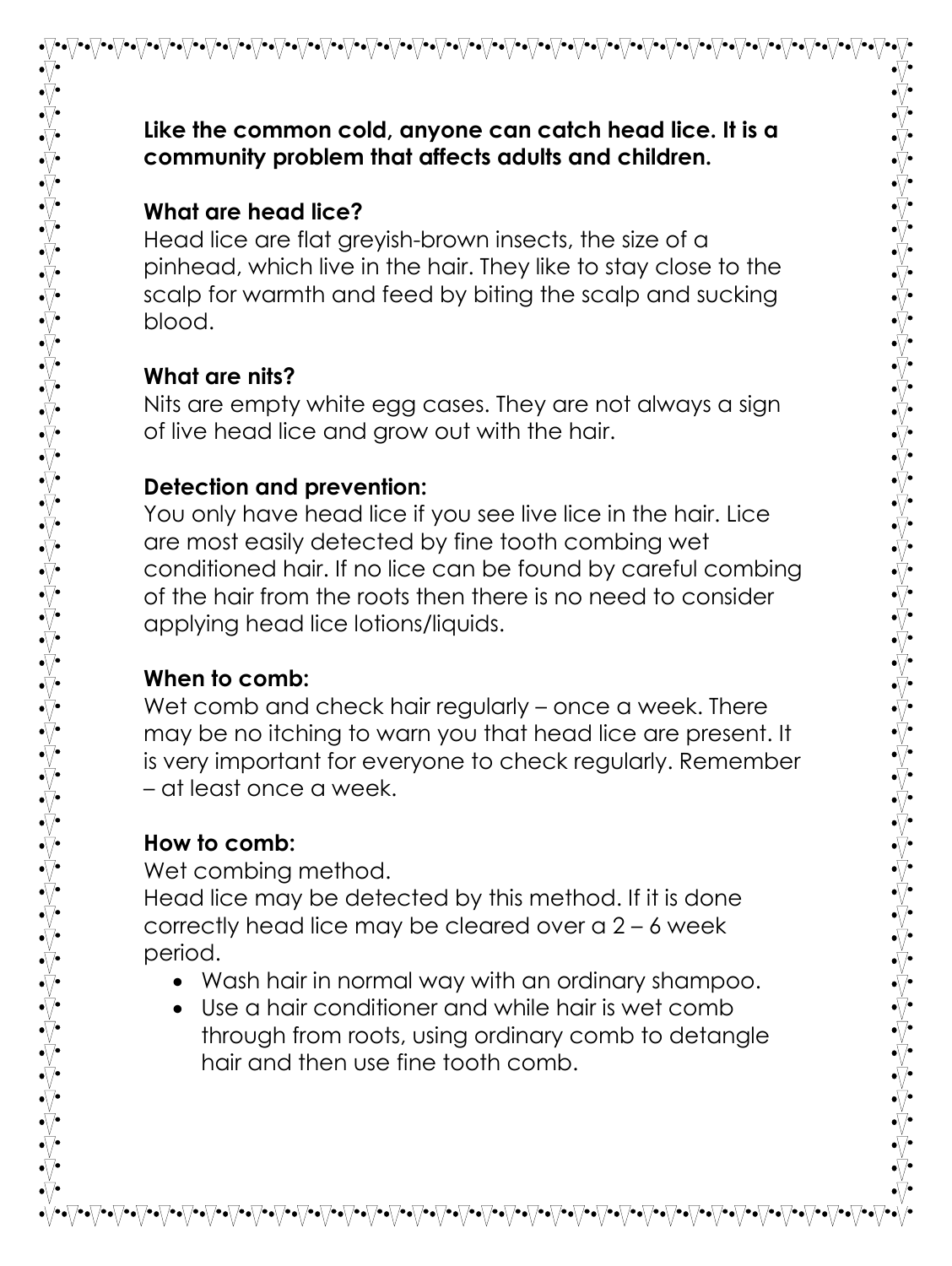**Or:**

- Use a light oil e.g. olive oil or grape oil on dry hair and comb through from roots.
- Light oils or conditioner makes combing easier, they do not kill lice.
- Use a fine-tooth comb (strong plastic if possible). The teeth on the comb should be no greater than 0.2mm apart. Check when you purchase these combs from your local pharmacy.
- Systematically part hair and ensure teeth of comb slot into hair at the roots with every stroke, ensuring the comb goes into the nape of the neck and behind the ears.
- Comb hair over a pale sheet of paper, white towel or pillowcase if possible so you can see any lice.
- Clear the comb of lice between each stroke by wiping on a tissue or rinsing under running water.
- If you find any lice, then repeat this routine every 2-3 days for 2-6 weeks so that any lice emerging from the eggs are removed before they can spread or reproduce. This will only work if carried out exactly as described.

# **Treatment**

If you find lice you have two options.

- 1. Wet combing method. On hair washed and conditioned or on dry hair to which a light oil has been applied as described above.
- 2. Use insecticidal lotions.

And then wet comb. Please read instructions very carefully about application of the lotions and note that a further application is recommended after 7 days. You can seek advice from your GP, Pharmacist, Health Visitor or School Nurse. You should ensure that the product you are using is a lotion/liquid which is left on